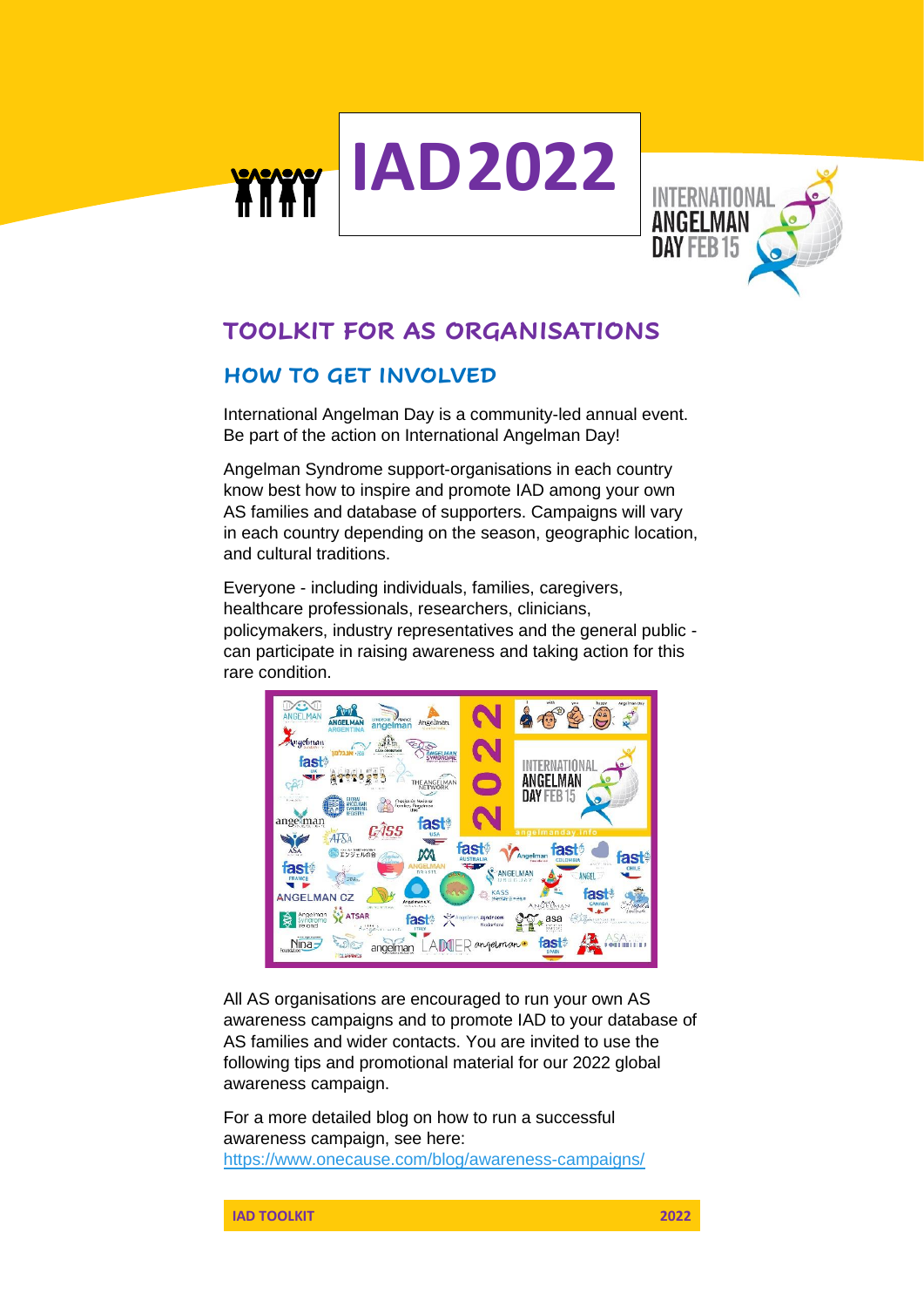# Social media platforms

- Use **Canva** for a free and easy poster design programme: <https://www.canva.com/>
- In all your posts, keep the focus on the IAD mission but *always* provide a direct link to the **IAD website**, [www.angelmanday.info](http://www.angelmanday.info/) and/or to your own organisation's website/IAD page. Actively encourage readers to click through to learn more.
- When posting on social media, use the **hashtags**: **#IADFEB15 #AngelmanDay2022**
- The **IAD Global Logo Poster** can be shared to show our unified, international AS community.
- You may adapt these designs, translate the text, and add your own organisation's logo and website (see image samples below) - but please do not cover or distort the IAD logo.

#### **1. FB Banner**

Use can download this FB banner for your FB page. You can also add your organisation's own LOGO and WEBSITE to the bottom right corner as shown below:



### **2. FB Profile Frame**

- o Check if your AS organisation has already made a custom version Profile Frame that shows both the IAD logo and your own logo.
- o To make a new FB profile frame for your AS organisation, see here [https://www.facebook.com/gpa/blog/using](https://www.facebook.com/gpa/blog/using-facebook-profile-frames-to-inspire-action)[facebook-profile-frames-to-inspire-action](https://www.facebook.com/gpa/blog/using-facebook-profile-frames-to-inspire-action)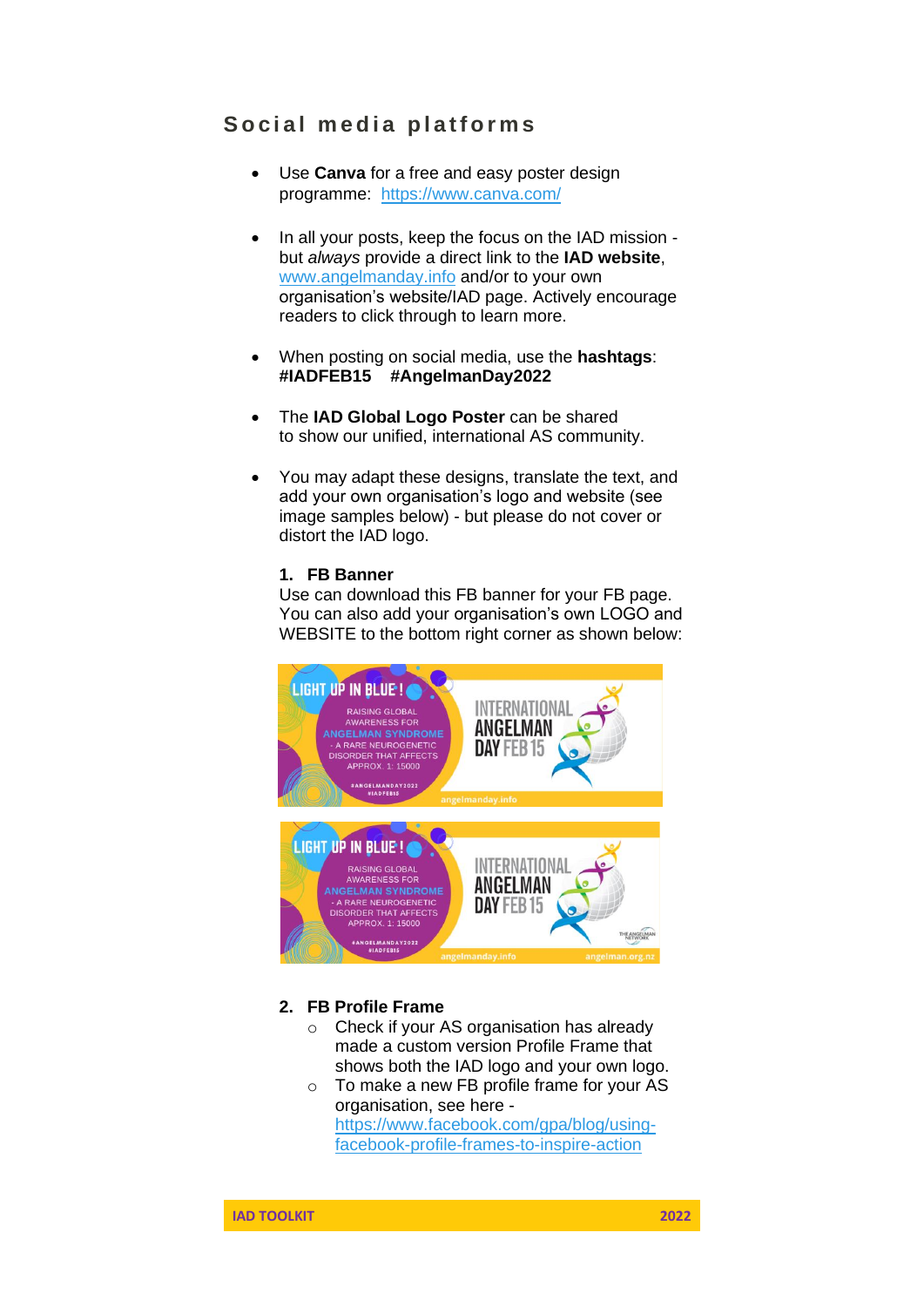- o Or use this Profile Frame: Go to <https://www.facebook.com/profilepicframes> Then 'search': **IAD (BLUE) Walter van Eeuwijk**.
- o Encourage all your AS families to use these IAD Profile Frames **for the month of February**.



#### 3. **Social Media IMAGES**

Share your images across all the different social media platforms that your organisation uses.

NB: Please be aware of cyber-safety and privacy laws in your country. Avoid using images with names and ages that could be used to identify individual children/persons with AS. Always have permission if you use an image of a child/person with AS.

Sample of an INSTA post: you can replace the small logo and website (bottom right) with your organisation's info.